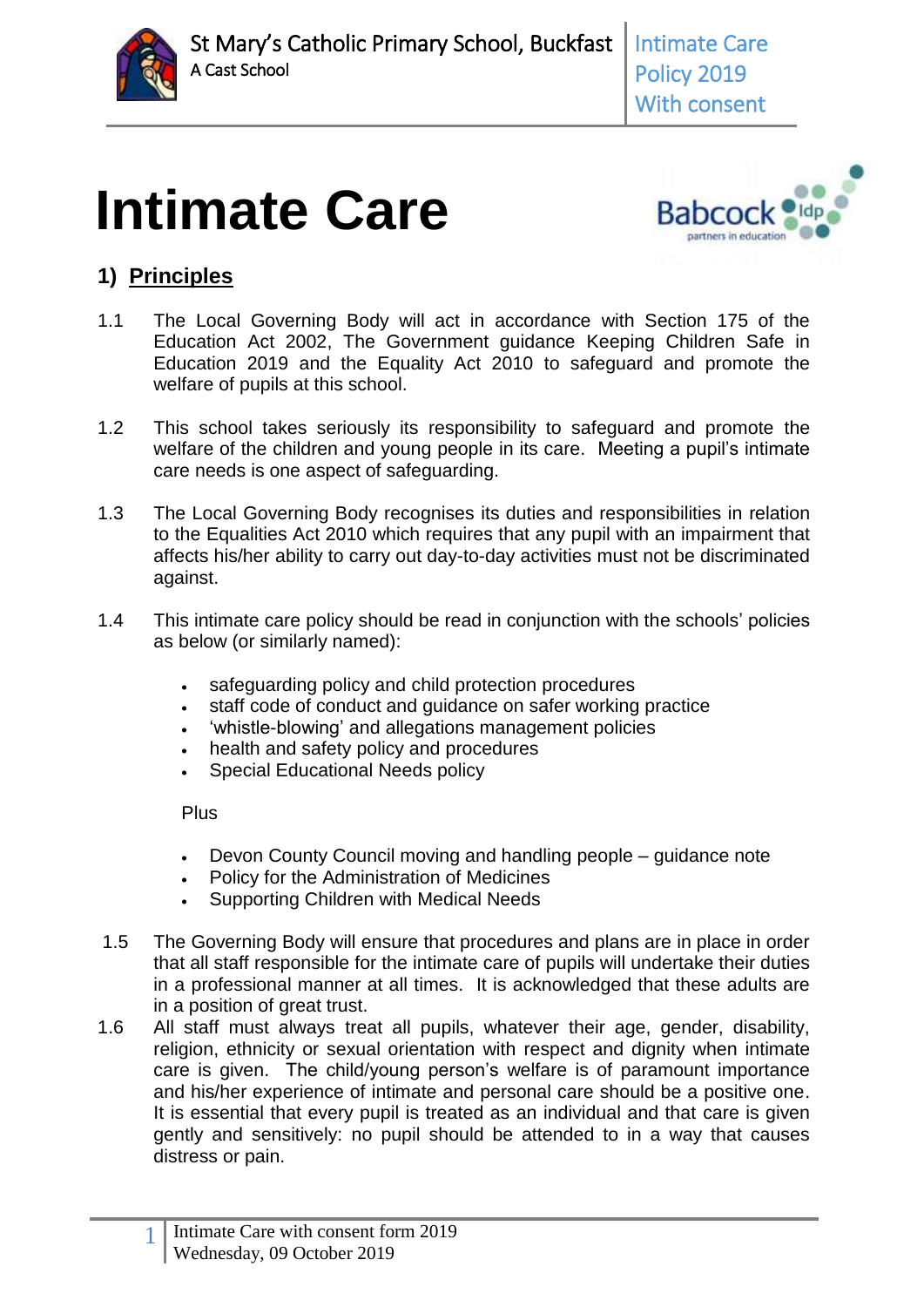- 1.7 Staff will work in close partnership with parent/carers and other professionals to share information and provide continuity of care.
- 1.8 An intimate care plan should be drawn up with the consent of all involved including the pupil where they are able to express their opinion.
- 1.9 Where pupils with complex and/or long term health conditions have a health care plan in place, the plan should, where relevant, take into account the principles and best practice guidance in this intimate care policy.
- 1.10 Members of staff must be given the choice as to whether they are prepared to provide intimate care to pupils.
- 1.11 All staff undertaking intimate care must be given appropriate training e.g. Safeguarding, Child Protection, Disability Awareness, Health and Safety, Infection Control and Moving and Handling if necessary.
- 1.12 This Intimate Care Policy has been developed to safeguard children and staff. It applies to everyone involved in the intimate care of child/young person.

### **2) Child/young person focused principles of intimate care**

The following are the fundamental principles upon which the Policy and Guidelines are based:

- Every child/young person has the right to be safe.
- Every child/young person has the right to personal privacy.
- Every child/young person has the right to be valued as an individual.
- Every child/young person has the right to be treated with dignity and respect.
- Every child/young person has the right to be involved and consulted in their own intimate care to the best of their abilities.
- Every child/young person has the right to express their views on their own intimate care and to have such views taken into account.
- Every child/young person has the right to have levels of intimate care that are as consistent as possible.

#### **3) Definition**

- 3.1 Intimate care can be defined as any care which involves washing, touching or carrying out a procedure to intimate personal areas which most people usually carry out themselves but some pupils are unable to do because of their young age, physical difficulties or other special needs. Examples include care associated with continence and menstrual management as well as more ordinary tasks such as help with washing, toileting or dressing.
- 3.2 It also includes supervision of pupils involved in intimate self-care.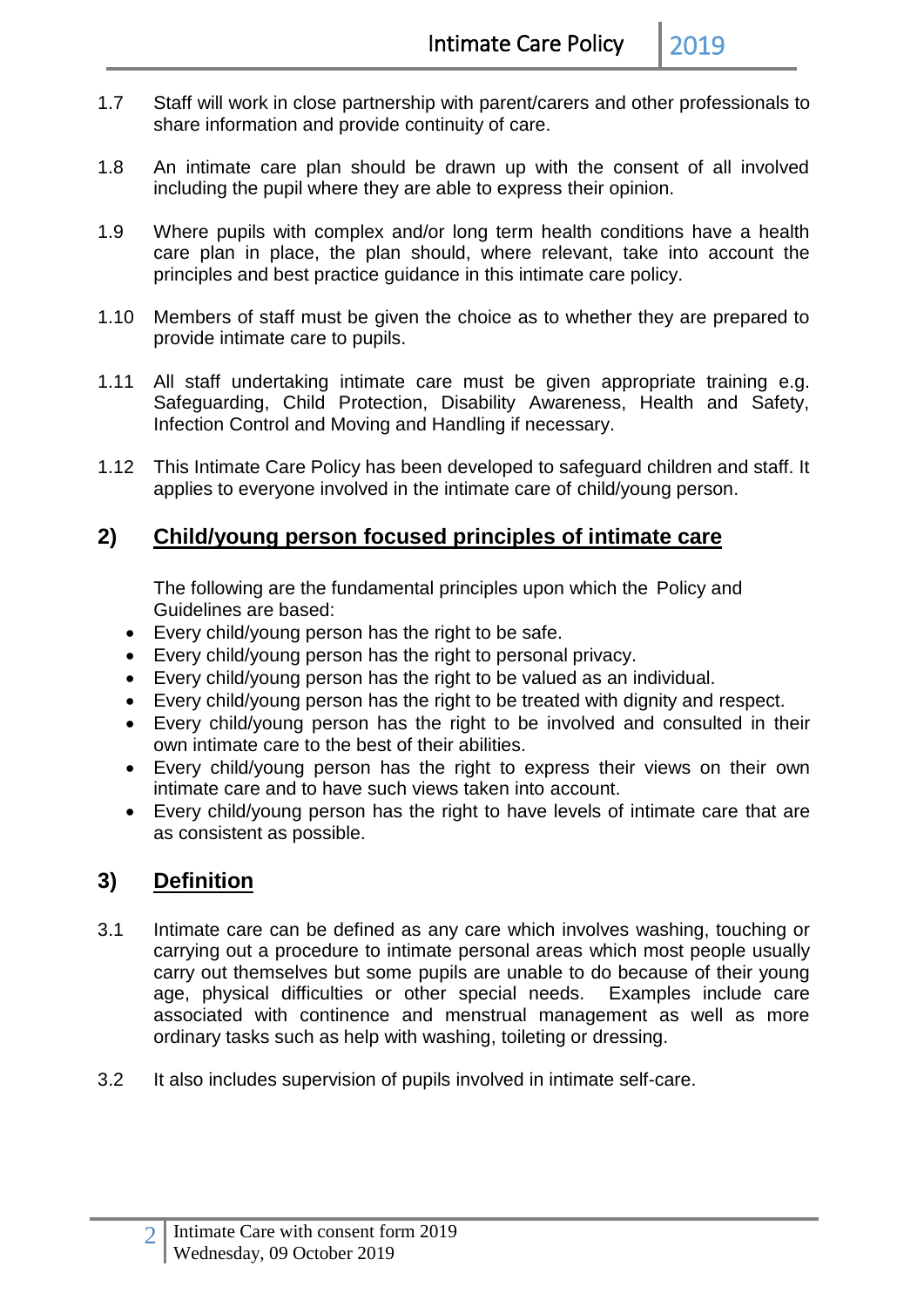## **4) Best Practice**

4.1 As outlined in the foundation stage curriculum, we are responsible for children's personal care skills, as an essential part of Personal Development, in order to be able to access the rest of the curriculum. Due to the developmental stages of some of the children in the Foundation Stage Unit, they may need specific support them with their personal care for example reminding the children to go to the toilet and washing their hands to develop their independence. On some occasions, children come to our setting in nappies. We support the children sensitively and with dignity in this matter. A clean disposable apron and gloves is worn every time a child is changed, Whilst changing, children's skin is cleaned with a disposable wipe and nappies and 'pull ups', gloves, aprons and wipes are disposed of hygienically and safely by bagging and placing in a special bin. This bin is emptied at the end of the day.

From time to time some children will have accidents and need to be attended to. Parents/ carers are asked to supply a bag of clean clothes for their child in their bags to be hung on their child's peg. These are taken into the changing room prior to changing. However a supply of spare clothing is available if necessary and parents are asked to return this as soon as possible. If a child has needed help with meeting intimate care needs (had an accident). This is shared with the parents in person at the end of their session or school day.

Pupils who require regular assistance with intimate care will have written health care plans and / or intimate care plans, agreed by staff, parents/carers and any other professionals actively involved. Ideally the plan should be agreed at a meeting which all key staff attend and the pupil is consulted wherever possible/appropriate. Any historical concerns (such as past abuse) should be taken into account. The plan should be reviewed as necessary, but at least annually, and at any time of change of procedure or circumstances, e.g. for residential trips or staff changes (where the staff member concerned is providing intimate care). They should also take into account procedures for educational visits/day trips.

- 4.2 Where relevant, it is good practice to agree with the pupil and parents/carers appropriate terminology for private parts of the body and functions and this should be noted in the plan.
- 4.3 Where a plan is **not** in place, parents/carers will be informed the same day if their child has needed help with meeting intimate care needs (eg has had an 'accident' and wet or soiled him/herself). It is recommended practice that information on intimate care should be treated as confidential and communicated in person or by telephone.
- 4.4 If there are unforeseen changes to the agreed plan, this would be recorded in a format pre agreed by parents, staff and pupil.
- 4.5 Accurate records should also be kept as agreed on the intimate care plan.
- 4.6 These records will be kept in the child/young person's file and available to parents/carers on request.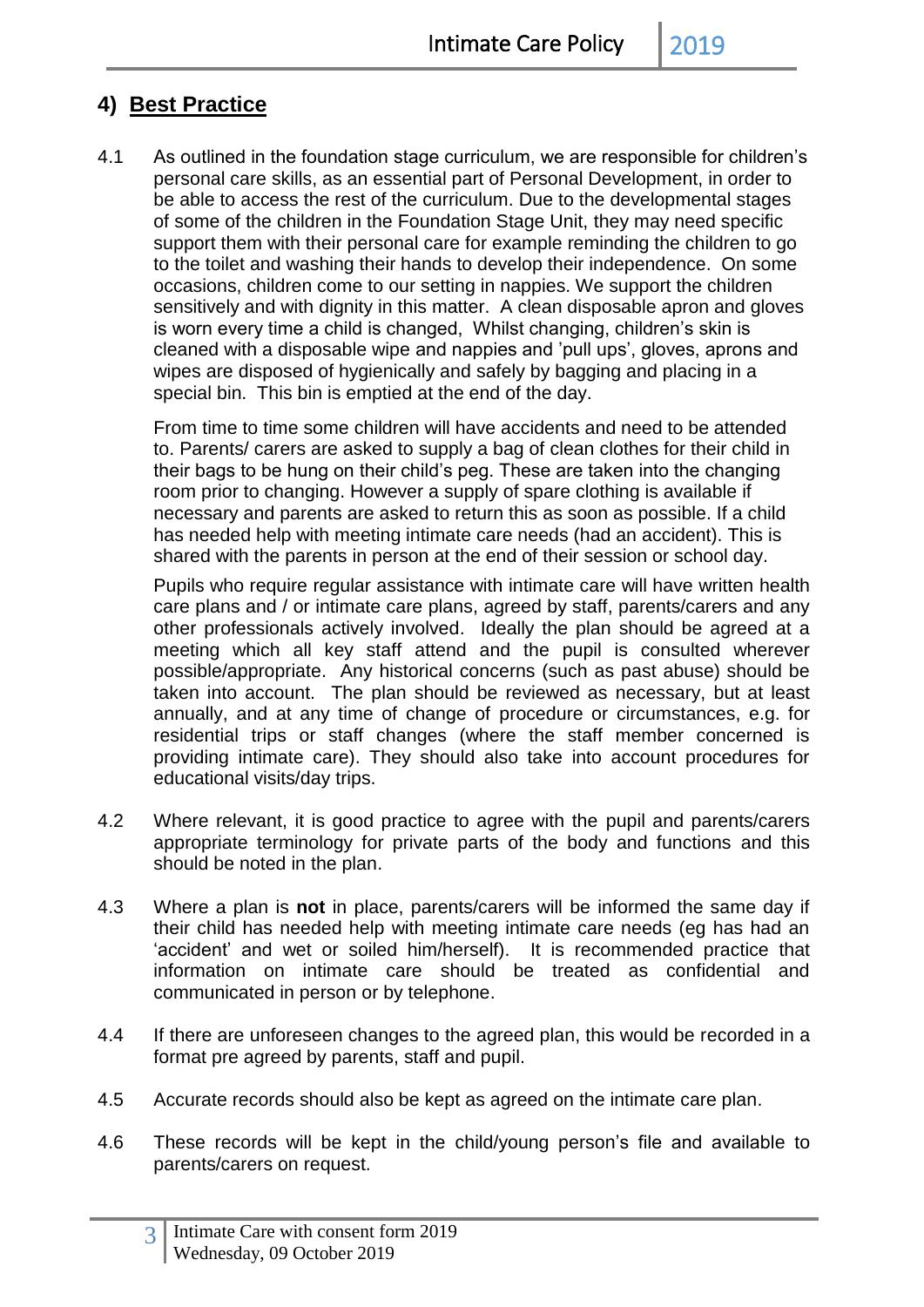- 
- 4.7 All pupils will be supported to achieve the highest level of autonomy that is possible given their age and abilities. Staff will encourage each individual pupil to do as much for his/herself as possible.
- 4.8 Staff should be fully aware of best practice regarding infection control, including the requirement to wear disposable gloves and aprons where appropriate.
- 4.9 Staff will be supported to adapt their practice in relation to the needs of individual pupils taking into account developmental changes such as the onset of puberty and menstruation.
- 4.10 There must be careful communication with each pupil who needs help with intimate care in line with their preferred means of communication (verbal, symbolic, etc) to discuss their needs and preferences. Where the pupil is of an appropriate age and level of understanding permission should be sought before starting an intimate procedure.
- 4.11 Staff who provide intimate care should speak to the pupil personally by name, explain what they are doing and communicate with all children in a way that reflects their ages and cognitive ability.
- 4.12 Every child/young person's right to privacy and modesty will be respected. Careful consideration will be given to each pupil's situation to determine who and how many carers might need to be present when s/he needs help with intimate care. Reducing the numbers of staff involved goes some way to preserving the child/young person's privacy and dignity. Wherever possible, the pupil's wishes and feelings should be sought and taken into account.
- 4.13 The religious views, beliefs and cultural values of children and their families should be taken into account when writing the intimate care plan, particularly as they might affect certain practices or determine the gender of the carer.
- 4.14 Adults who assist pupils with intimate care should be employees of the school, not students or volunteers, and therefore have the usual range of safer recruitment checks, including enhanced DBS checks.
- 4.15 All staff must be aware of the school's confidentiality policy. Sensitive information will be shared only with those who need to know.
- 4.16 Health & Safety guidelines should be adhered to regarding waste products, if necessary, advice should be taken from Devon County Council's Procurement Department regarding disposal of large amounts of waste products or any quantity of products that come under the heading of clinical waste.
- 4.17 No member of staff will carry a mobile phone, camera or similar device whilst providing intimate care. If the nature of the site requires being able to contact someone in an emergency, walkie-talkies may be used.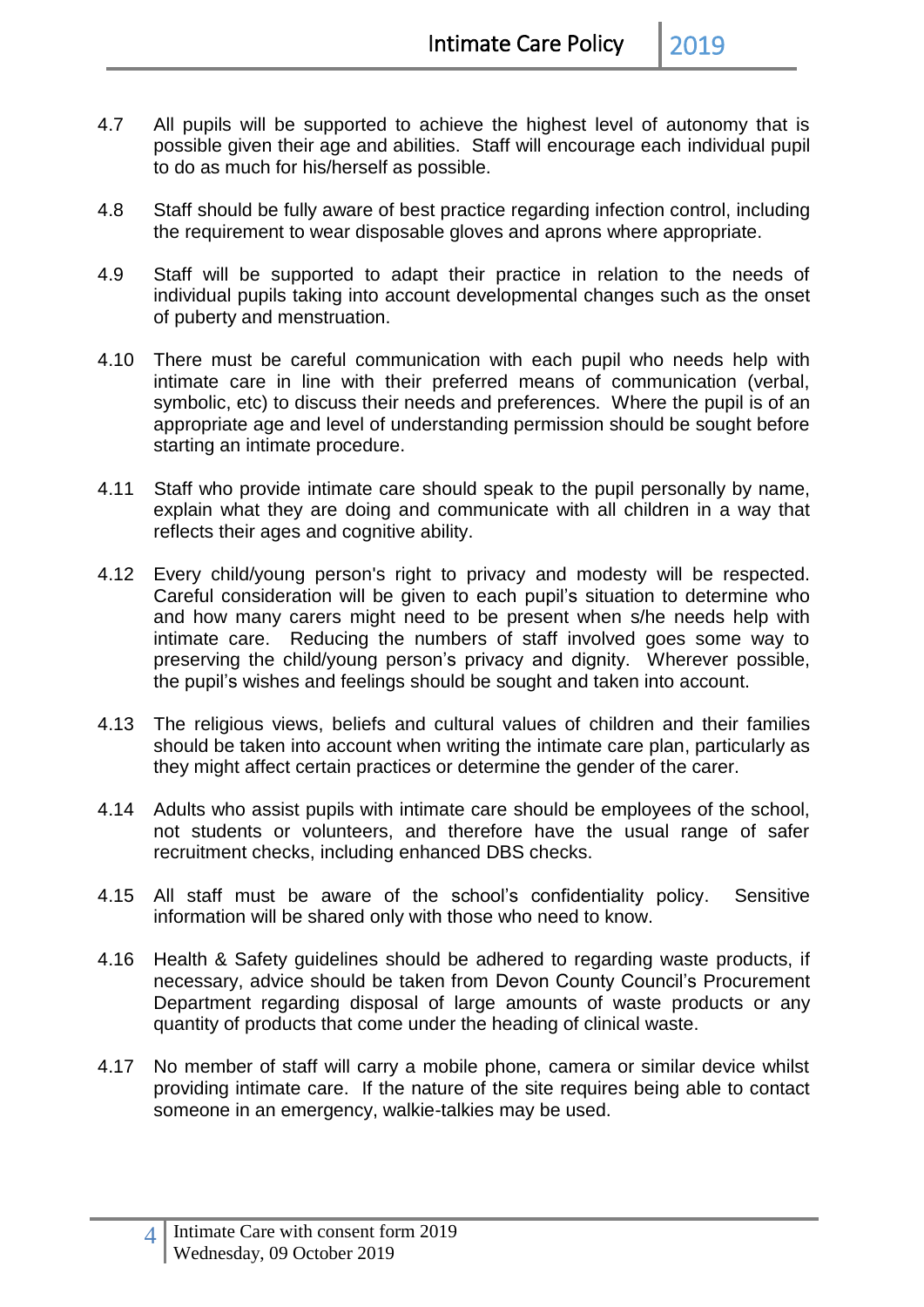### **5) Child Protection**

- 5.1 The Governors and staff at this school recognise that pupils with special needs and who are disabled are particularly vulnerable to all types of abuse.
- 5.2 The school's child protection procedures will be adhered to.
- 5.3 From a child protection perspective it is acknowledged that intimate care involves risks for children and adults as it may involve staff touching private parts of a pupil's body. In this school best practice will be promoted and all adults (including those who are involved in intimate care and others in the vicinity) will be encouraged to be vigilant at all times, to seek advice where relevant and take account of safer working practice.
- 5.4 Where appropriate, pupils will be taught personal safety skills carefully matched to their level of development and understanding.
- 5.5 If a member of staff has any concerns about physical changes in a pupil's presentation, e.g. unexplained marks, bruises, etc s/he will immediately report concerns to the Designated Senior Person for Child Protection who is the Headteacher. A clear written record of the concern will be completed and a referral made to Children's Services Social Care if appropriate, in accordance with the school's child protection procedures. Parents/carers will be asked for their consent or informed that a referral is necessary prior to it being made but this should only be done where such discussion and agreement-seeking will not place the child/young person at increased risk of suffering significant harm.
- 5.6 If a pupil becomes unusually distressed or very unhappy about being cared for by a particular member of staff, this should be reported to the Class Teacher, Designated Senior Person for Child Protection. The matter will be investigated at an appropriate level (usually the Designated Senior Person for Child Protection) and outcomes recorded. Parents/carers will be contacted as soon as possible in order to reach a resolution. Staffing schedules will be altered until the issue/s is/are resolved so that the child/young person's needs remain paramount. Further advice will be taken from outside agencies if necessary.
- 5.7 If a pupil, or any other person, makes an allegation against an adult working at the school this should be reported to the Headteacher (or to the Chair of Governors if the concern is about the Headteacher) who will consult the Local Authority Designated Officer in accordance with the school's policy: Dealing with Allegations of Abuse against Members of Staff and Volunteers. It should not be discussed with any other members of staff or the member of staff the allegation relates to.
- 5.8 Similarly, any adult who has concerns about the conduct of a colleague at the school or about any improper practice will report this to the Headteacher or to the Chair of Governors, in accordance with the child protection procedures and 'whistle-blowing' policy.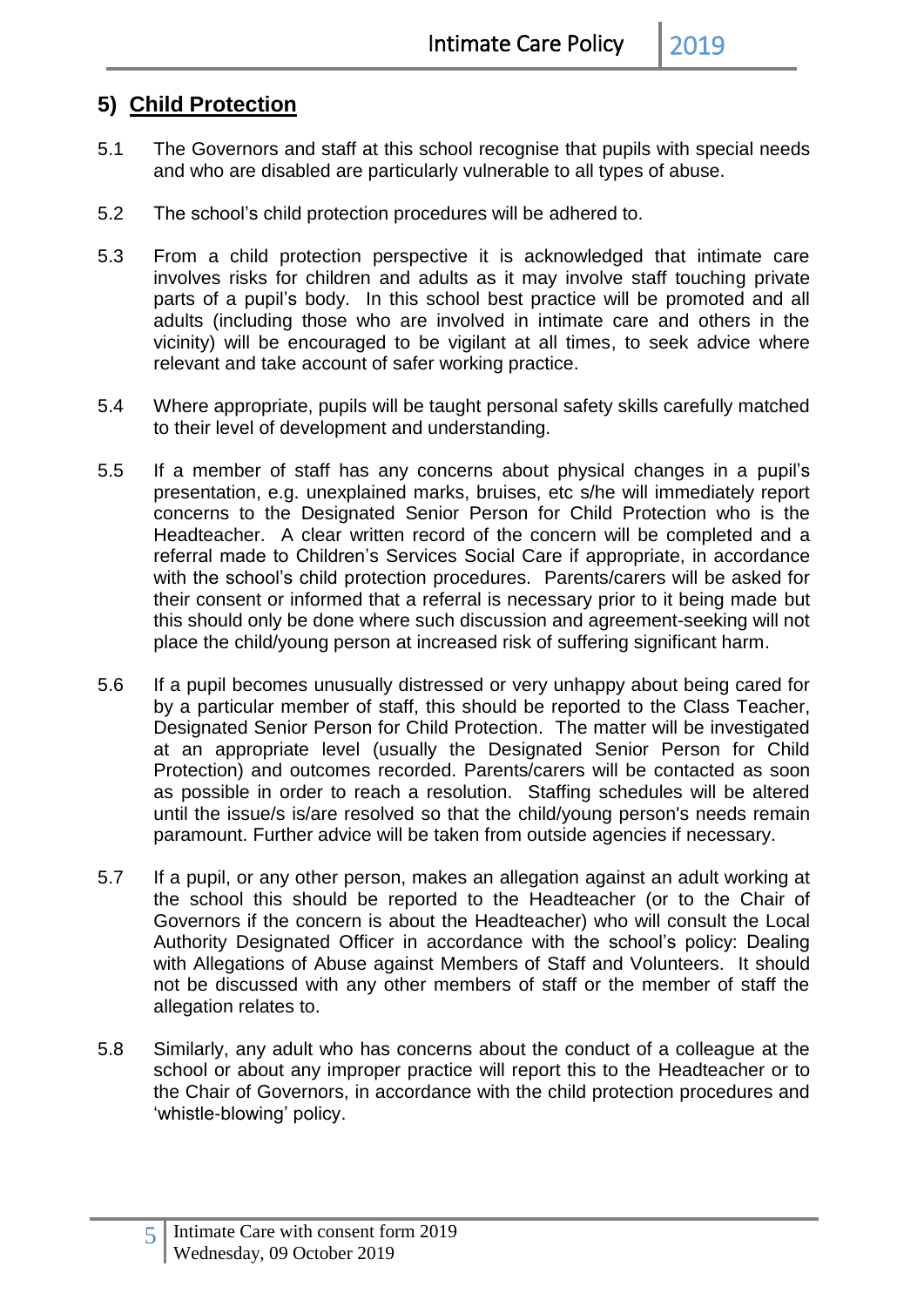#### **6) Physiotherapy**

- 6.1 Pupils who require physiotherapy whilst at school must follow a plan written by a trained physiotherapist. If it is agreed in the plan that a member of the school staff should undertake part of the physiotherapy regime (such as assisting children with exercises), then the required technique must be demonstrated by the physiotherapist personally, written guidance given and updated regularly. The physiotherapist should observe the member of staff applying the technique.
- 6.2 Under no circumstances should school staff devise and carry out their own exercises or physiotherapy programmes.
- 6.3 Any concerns about the regime or any failure in equipment should be reported to the physiotherapist.

### **7) Medical Procedures**

- 7.1 Pupils who are disabled might require assistance with invasive or non-invasive medical procedures such as the administration of rectal medication, managing catheters or colostomy bags. These procedures will be discussed with parents/carers, documented in the health care plan or intimate care plan and will only be carried out by staff who have been trained to do so.
- 7.2 It is particularly important that these staff should follow appropriate infection control guidelines and ensure that any medical items are disposed of correctly.
- 7.3 Any members of staff who administer first aid should be appropriately trained in accordance with LA guidance. If an examination of a child/young person is required in an emergency aid situation it is advisable to have another adult present, with due regard to the child/young person's privacy and dignity.

#### **8) Massage**

- 8.1 Massage is now commonly used with pupils who have complex needs and/or medical needs in order to develop sensory awareness, tolerance to touch and as a means of relaxation.
- 8.2 It is recommended that massage undertaken by school staff should be confined to parts of the body such as the hands, feet and face in order to safeguard the interest of both adults and pupils.
- 8.3 Any adult undertaking massage for pupils must be suitably qualified and/or demonstrate an appropriate level of competence.

#### **This policy was adopted by the Governing Body on**

#### **It will be reviewed in October 2021**

(NB recommendation - on a three yearly cycle)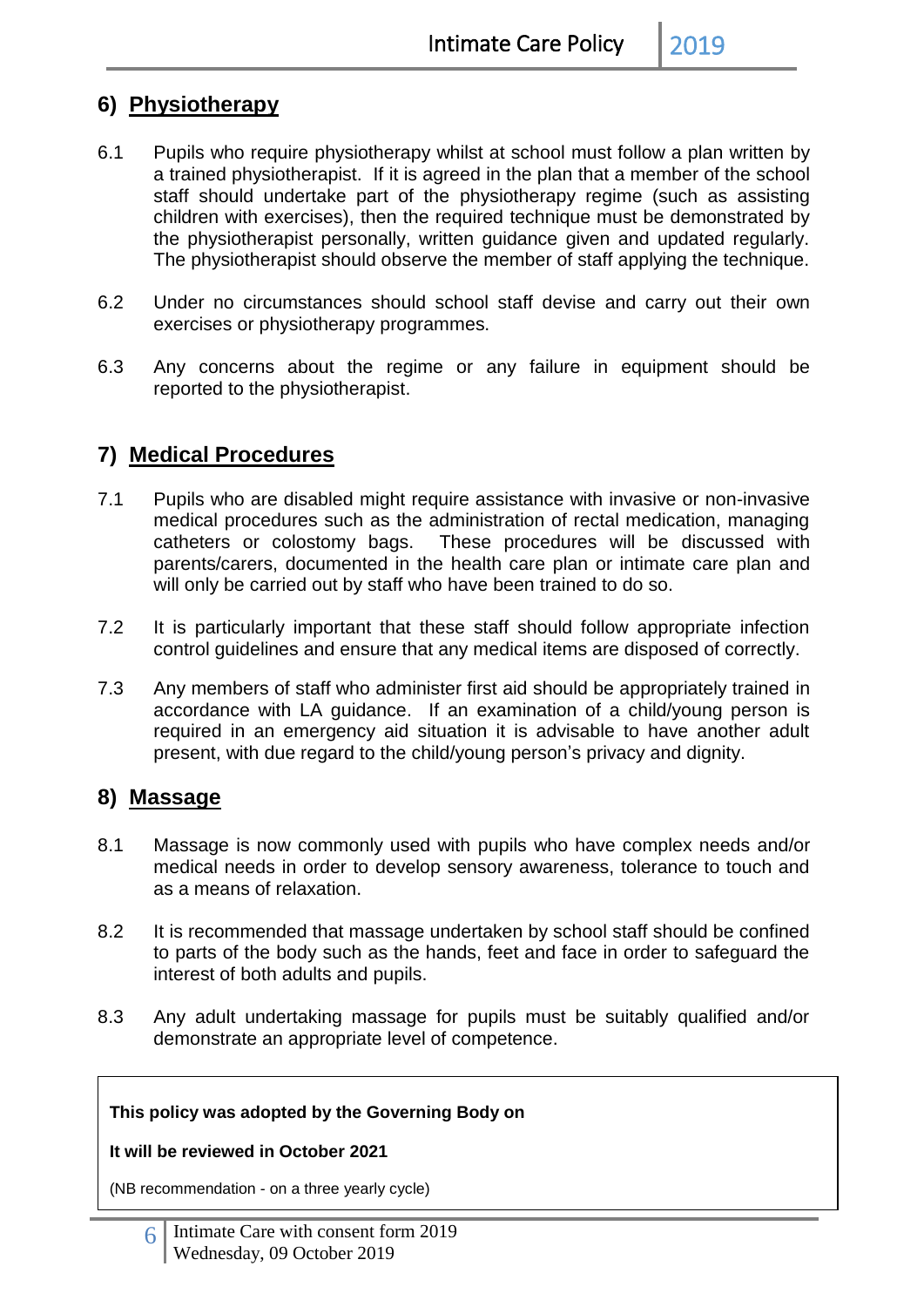# Appendix 1 - **Parental Consent Form for Intimate Care and Toileting**

| Name of Child:                                      |                                                                            |  |  |
|-----------------------------------------------------|----------------------------------------------------------------------------|--|--|
| Date of Birth:                                      |                                                                            |  |  |
| Class / Teacher Name:                               |                                                                            |  |  |
| Care required and how often during the day:         |                                                                            |  |  |
|                                                     |                                                                            |  |  |
|                                                     |                                                                            |  |  |
|                                                     |                                                                            |  |  |
|                                                     |                                                                            |  |  |
|                                                     |                                                                            |  |  |
|                                                     |                                                                            |  |  |
| Parent's responsibility to provide:                 |                                                                            |  |  |
|                                                     |                                                                            |  |  |
|                                                     |                                                                            |  |  |
|                                                     |                                                                            |  |  |
|                                                     |                                                                            |  |  |
|                                                     |                                                                            |  |  |
|                                                     |                                                                            |  |  |
|                                                     |                                                                            |  |  |
|                                                     | Where will the tasks be carried out and what equipment / resources will be |  |  |
| required to safe carry our procedures:              |                                                                            |  |  |
|                                                     |                                                                            |  |  |
|                                                     |                                                                            |  |  |
|                                                     |                                                                            |  |  |
|                                                     |                                                                            |  |  |
|                                                     |                                                                            |  |  |
|                                                     |                                                                            |  |  |
| Infection control and disposal procedures in place: |                                                                            |  |  |
|                                                     |                                                                            |  |  |
|                                                     |                                                                            |  |  |
|                                                     |                                                                            |  |  |
|                                                     |                                                                            |  |  |
|                                                     |                                                                            |  |  |
|                                                     |                                                                            |  |  |
| Actions that will be taken if any concerns arise:   |                                                                            |  |  |
|                                                     |                                                                            |  |  |
|                                                     |                                                                            |  |  |
|                                                     |                                                                            |  |  |
|                                                     |                                                                            |  |  |
|                                                     |                                                                            |  |  |
|                                                     |                                                                            |  |  |
|                                                     |                                                                            |  |  |